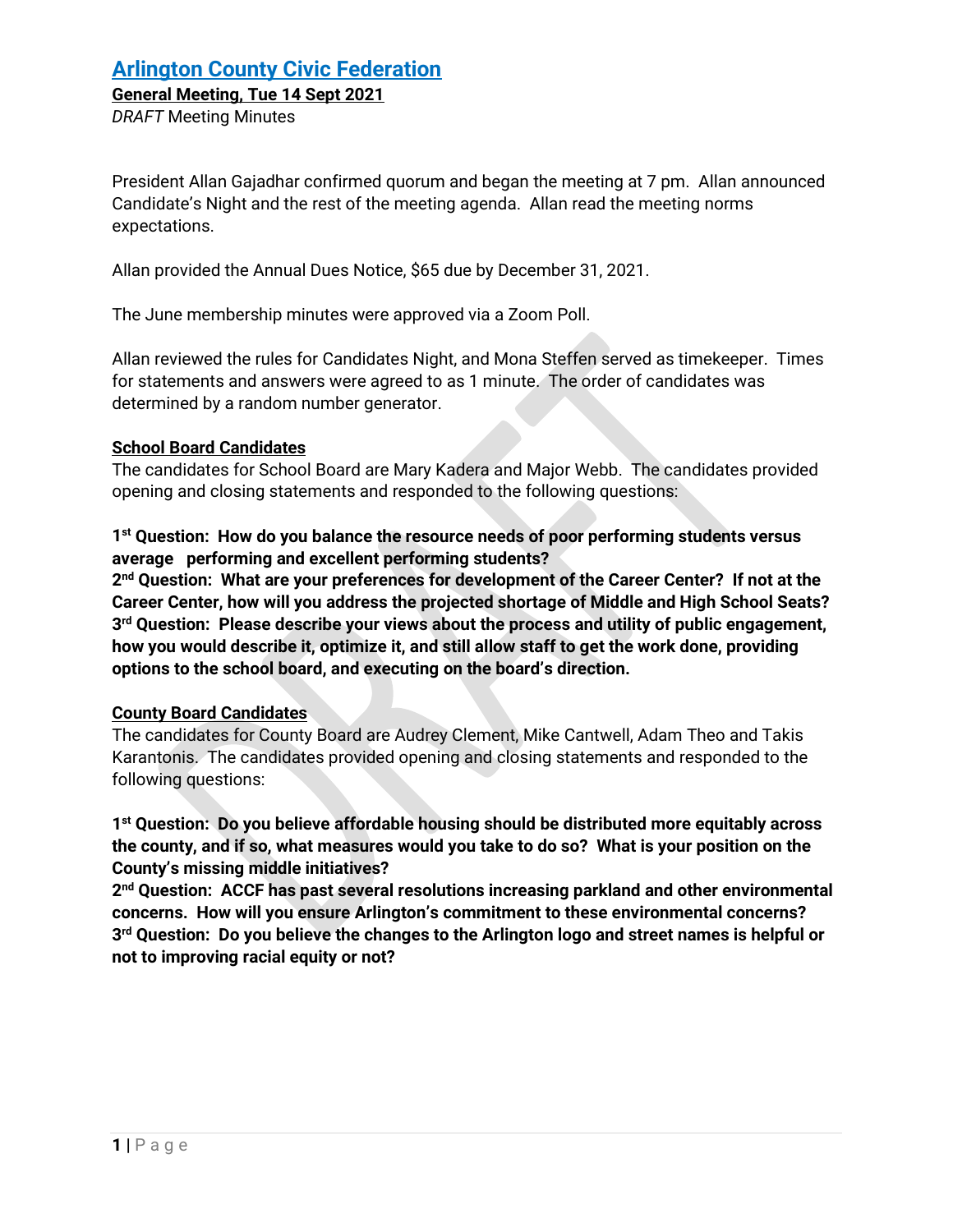## **General Meeting, Tue 14 Sept 2021**

*DRAFT* Meeting Minutes

## **Virginia House of Delegates**

The candidates for the Virginia House of Delegates answered the following questions:

## **1st Question: What are you plans for criminal justice reform?**

**2nd Question: What are your plans to reduce the corrupting influence of money in state politics?**

**3rd Question: The governor has made rail transit a priority – do you agree or disagree?**

## **Virginia House of Delegates – 45th District Race**

The candidates for the Virginia House of Delegates for the 45<sup>th</sup> District are Justin JD Maddox and Elizabeth Bennet-Parker. JD Maddox provided opening and closing statements and responded to the questions. Elizabeth Bennet-Parker was not able to attend due to an Alexandria City Council meeting, but, provided a recorded opening statement.

## **Virginia House of Delegates – 47th District Race**

The candidates for the Virginia House of Delegates for the 47<sup>th</sup> District are Patrick Hope and Laura Hall. Laura Hall did not attend. Patrick Hope provided opening and closing statements and responded to the

questions.

## **Virginia House of Delegates – 48th District Race**

The candidates for the Virginia House of Delegates for the 48th District are RC Sullivan and Edward Monroe. The candidates provided opening and closing statements and responded to the questions.

## **Virginia House of Delegates – 49th District Race**

The candidates for the Virginia House of Delegates for the 49<sup>th</sup> District are Alfonso Lopez and Timothy Kilcullen. Timothy Kilcullen did not attend. Alfonso Lopez provided opening and closing statements and responded to the questions.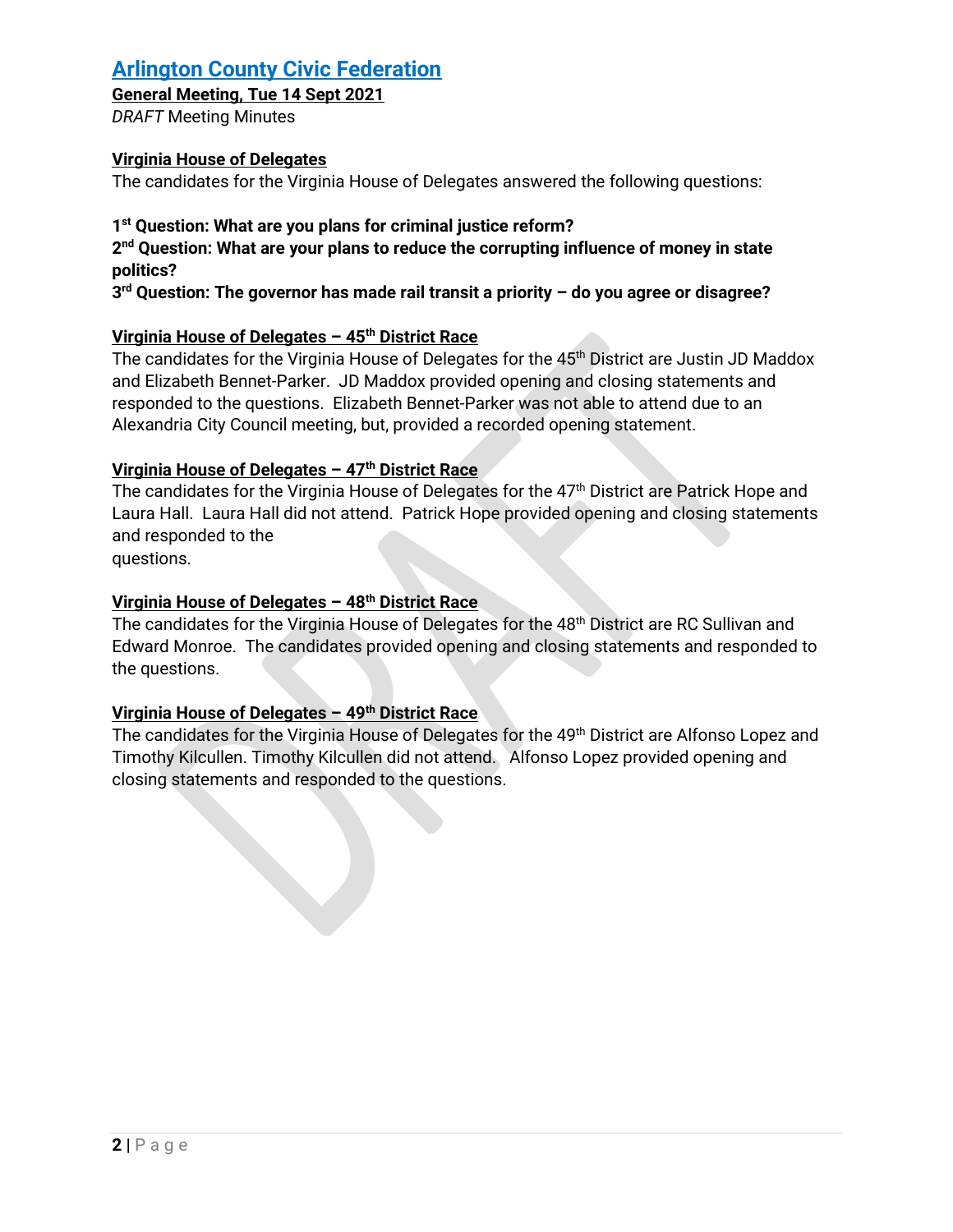**General Meeting, Tue 14 Sept 2021**

*DRAFT* Meeting Minutes

## **2021 School Bond**

Alistair Watson provided a presentation on the 2021 School Bond. The \$23M is broken into (3) parts:

- 1) \$11M for the Heights Building (the home of HB Woodlawn & the Shriver Secondary Program) accessibility renovations, a parking garage, and a lighted turf field.
- 2) \$11M for kitchen renovations at various schools to reduce the time students wait in the lunch lines, and improvements so healthier food can be served.
- 3) \$1M for entrance renovations to direct visitors to the front desk at several schools.

## **Discussion**

There was a discussion about why the renovations are required at the Heights Building. Barbara Kanninen explained that there is a long history regarding the project, and these improvements are the final stages of the project as originally envisioned. There are complexities because there was a fire station built on the site after the project was designed, and the site is on a slope.

Question: are the bonds fungible? Barbara Kanninen answered yes, they are, and explained that if a project is overly defined it may become possible to not be able to use funds.

Question: what are the Woodland and Shriver programs? Alistair Watson answered: Shriver is a secondary program for special needs. HB Woodlawn is a high school program where students have more control over their academic program.

Question: what proportion of the bond funds will go to the ADA expansion of the entrance at Shriver? Barbara Kanninen: The only way to build a flat field on top of accessible entrance requires a structure to be built. The field and entrance must be built together, so it is difficult to break out each piece.